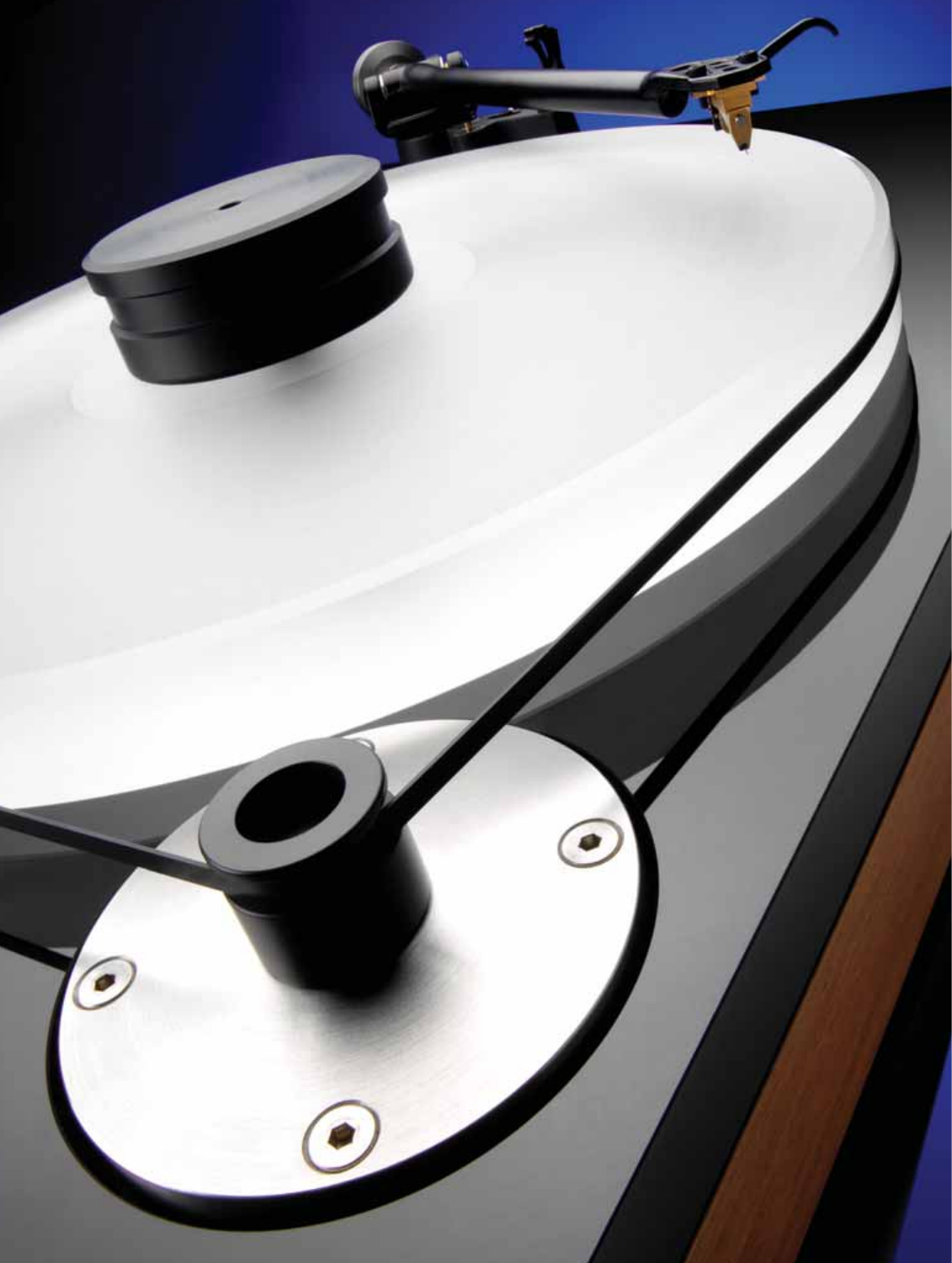# **The DPS3 Turntable**

# by Jason Kennedy

Willi Bauer, maker of the dps turntable takes 'does what it says on the tin' product naming to new heights of clarity, or at least he does when you realise that dps stands for der plattenspieler or the record player. Willi is a Bavarian from Munich, home of Europe's finest high-end show and blokes who wear leather shorts. Willi as far as I know, does not wear lederhosen, but he does have a fascination for turntables, setting up his first one at the tender age of 15, culminating in 1999 when he started producing der plattenspieler.

The path that led to this result started with a Linn LP12 in 1978, replaced by a Pink Triangle Anniversary that arrived some fifteen or so years later. When PT went out of business he made a new bearing for the turntable but also invested in Bill Firebaugh's radical Well Tempered design, with its tonearm suspended on fishing line and a bearing that was propped in a box of oil. Looking at the dps you can see how Willi combined ideas from both of those designs. You have a similar approach to the WT plinth in the dps sandwich, along with a PT style acrylic platter.

But look a little closer and you will find there is plenty to distinguish the dps. The inverted bearing is composed of a tungsten shaft supporting an engineering plastic sleeve and uses a ruby ball to take the weight of the platter. The bearing shaft uses rubber O rings and a high viscosity oil/silicone mix to provide a specific and high level of resistance to the efforts of the motor. The idea here is to combat dynamic wow. This is the notion that variations in the signal create variations in drag

at the stylus/vinyl interface, supposedly because friction varies with signal. Others get around this by making the platter very heavy so that its inertia can overcome this issue, but there are those that dislike mass because of its ability to store energy. Acrylic platters are also extremely stiff and have a relatively high resonant frequency, something which the heavily

primarily intended to act as an energy sink for the motor that sits upon it, but it also supports three foamed elastomer pucks which sit in cups that can be adjusted for height. You don't use them

damped bearing on the dps attempts t o control or at least ameliorate.

Acrylic platters of yore have often produced a highly dynamic and exciting sound but one can't help feel that this is due to resonance within the material being transmitted through the vinyl into the stylus. Listening to the dps 3 it seemed that the combination of bearing design, the threaded plastic record clamp and plinth design managed to retain the speed associated with acrylic without the associated resonance, it's still a more lively deck than my SME 20 reference but then again, most things are.

The plinth is made up of four layers although the first, a dense foam matt in a fetching shade of green, is so slim that it's not visible. It is important however as it forms a constrained layer sandwich between the supporting surface and the turntable base proper which is a granite slab. This slab is

> Reproduced from Hi-Fi+ Issue 55 www.hifiplus.com

to level the plinth as this changes the angle of the platter relative to motor, but rather to bring the top plate up to the same height as the top of the motor body.

Next up is the layer with the wooden surround, this contains a laminate of wooden and damping foils topped with a layer of cork which should have the effect of stopping high frequency resonances from getting into the black acrylic top plate. This top layer is where the tonearm and main bearing are supported and like the rest of the plinth is held in place by gravity and friction alone. In fact there are no real fixings as such on the turntable, the bearing housing slots into the plinth and the motor sits on the granite slab. If you decide you'd like to save on dusting time the optional lid also just sits on the top of the deck, with small transparent feet stopping it from sliding off.

The top plate and the next layer need to be made to accommodate your arm of choice. dps markets its own reworking of the Rega RB250 which has Incognito cable and a tungsten stub and counterweight

ь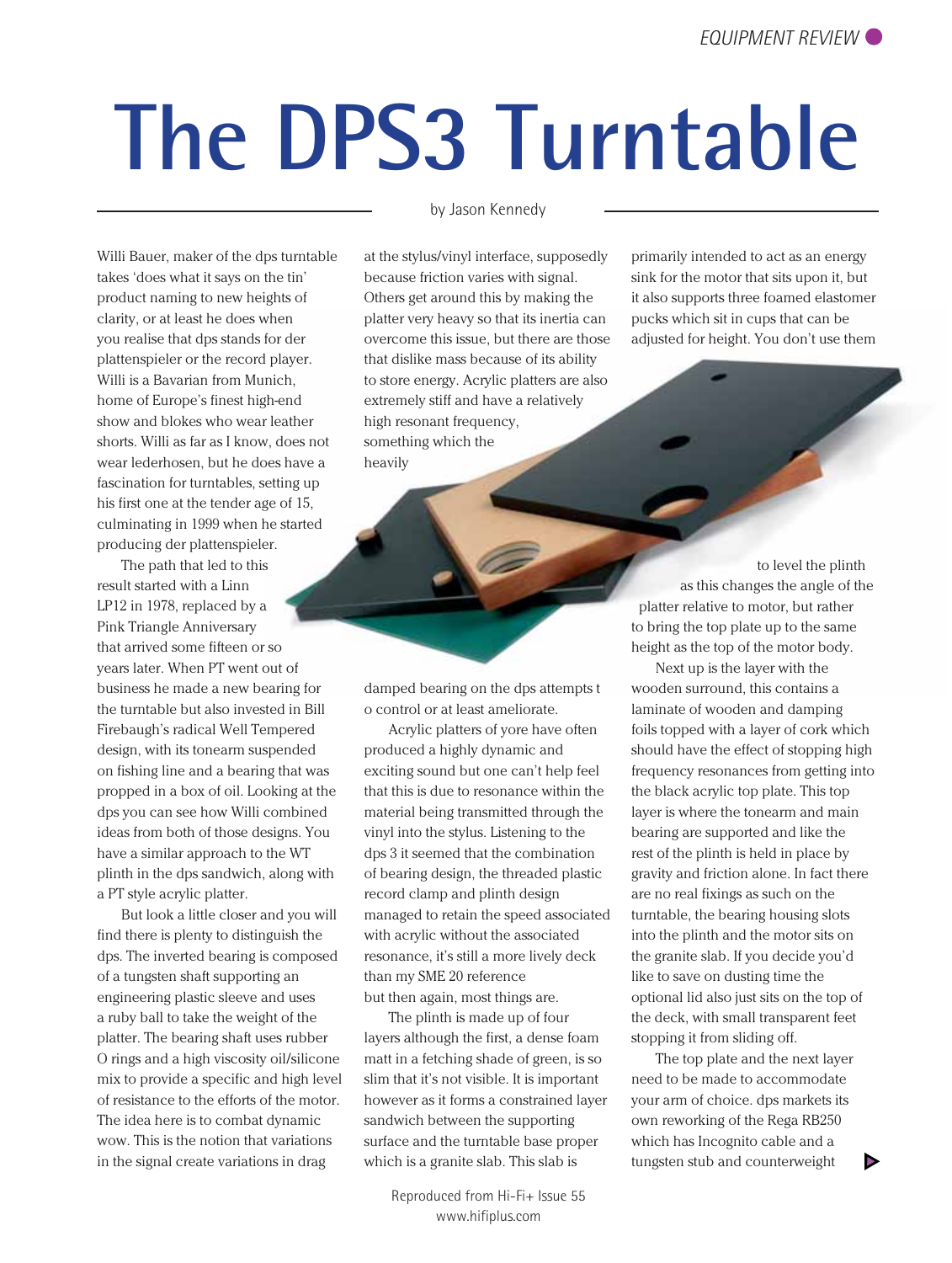

as well as waxed-paper damping in the tube. This arm just slots into a hole in the black acrylic and is fixed by a grub screw from the side, thus allowing adjustment of VTA. The SME arms being somewhat bulkier require a larger hole in the wood layer to accommodate the cable outlet.

There are two dps turntables or, to be precise, there is one turntable with two alternative power supplies for the AC motor. The dps 2 has a single-phase

supply with switching and adjustment for 33/45, while the dps 3 considered here has a synthesised three-phase supply which offers the same facilities but is twice the size. These power supplies are made by Willi's cohort Lawrence Martensen whose MPS phono stage I got quite excited about a few issues back. They share the same style casework with (beautiful) blue LED pinpricks to indicate status. The benefit of threephase operation according

to Martensen and Bauer is that each phase is spaced from the next by 120 degrees, which forms a virtual rotating magnetic field within the motor's windings. This is said to result in much smoother rotational forces when correctly set up. Which is where the many slot head bolts in the front of the PSU and the sockets in the back come in. They change the relative angle and amplitude of each phase and are factory set. So, in practice there are only two controls of relevance, neat little toggle switches that control speed and on/off. Given the threaded clamp, you need to make sure the switches are readily accessible.

Listening started with the dps arm carrying a van den Hul

that is so real it could be in the room. But there is also a hint of hardness to the sound which I disc decided to counter with a plastic bodied van den Hul Colibri cartridge. This went a long way to providing a better balanced result, the sound being less incisive but more relaxed, tonally richer and even more enjoyable.

Bringing the SME V and matching plinth components into play not only improved the appearance

# and a comparison between the single-phase and three-phase supplies, the larger, more expensive box delivering greater resolution of acoustic space, more subtlety and higher levels of detail alongside a calmness that allowed higher volumes without discomfort. But as the listening

Condor cartridge

progressed other qualities became apparent, not least phenomenal dynamic range thanks to an incredibly low noise floor. The acoustic signature of the Pointer Sisters' backing vocals on Taj Mahal's *Sweet Home Chicago* is so utterly different to that on the lead vocal

that one wonders whether the same studio was used on this 1972 recording (*Recycling The Blues & Other Related Stuff*). On Richard Thompson's more up to date but not entirely dissimilar *Old Kit Bag* the higher recording quality has a visceral solidity and presence

Reproduced from Hi-Fi+ Issue 55 www.hifiplus.com

of the dps but

also took the bass in particular into another league. Whether it was over £1,500 of extra league depends on the resolution of the accompanying system but in the context of a Trichord Delphini phono stage, Russ Andrews HP-1 pre-amplifier and ATC SCM150A active speakers it seemed a fair price for the increase in analysis offered. That said, the dps RB250 is remarkably good and if budget limits you to the choice between a dps2/SME V and a dps3/dps RB250, the latter would be my choice. Having said that I do love the way that the Series V produces such richness of detail and solidity of sound, especially in the all important nether regions, an underpinning which affects everything you play. Take *Newport Rebels* on Candid from the early sixties. There's no real, deep bass on this superb recording but there is a heck of a lot of life and energy coming from instruments that have grittily real timbre. ь